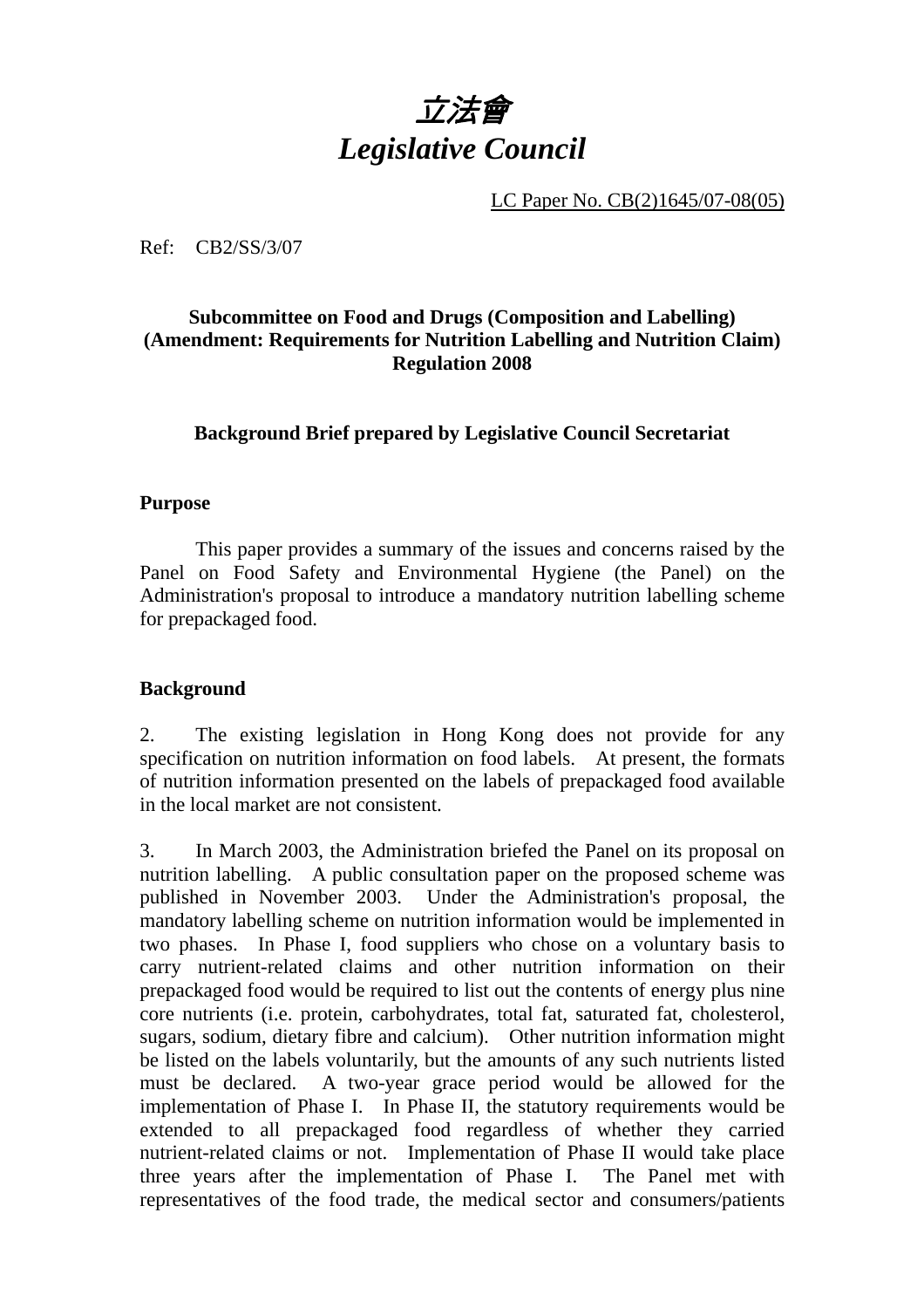groups on 29 April 2003 and 2 February 2004 to gauge their views on the proposal. The Administration subsequently engaged a consultant to conduct a Regulatory Impact Assessment (the RIA) to study the various options for implementing nutrition labelling in Hong Kong.

4. On 15 April 2005, the Administration briefed the Panel on the results of the public consultation exercise and the RIA, together with a revised proposal for nutrition labelling. Under the revised proposal, the nutrition labelling scheme would still be implemented in two phases. In Phase I, prepackaged food with nutrient-related claims would need to label energy plus five core nutrients (i.e. protein, carbohydrates, total fat, saturated fat and sodium) on their packages, as well as any nutrient for which a claim was made. Food products that carried nutrition information but without such claim would be excluded from Phase I. There would be a two-year grace period before the implementation of Phase I. In Phase II, mandatory nutrition labelling would be implemented, and all prepackaged food, except those exempted, would have to label energy plus nine core nutrients (i.e. protein, carbohydrates, total fat, saturated fat, cholesterol, sugars, sodium, dietary fibre and calcium), as well as any nutrient for which a claim was made. Phase II would be implemented two years after the implementation of Phase I. The Panel had also gauged the views of the food trade and organizations concerned on the revised proposal.

5. For the deliberations of the Panel on the Administration's original and revised proposals, members may wish to refer to paragraphs 7 to 12 below.

6. On 11 December 2007, the Panel was briefed on the Administration's legislative proposal to introduce the mandatory nutrition labelling scheme for prepackaged food. While members in general were supportive of the introduction of the scheme, they raised various issues relating to the implementation of the proposed scheme with the Administration. The Panel's discussion of these issues are set out in paragraphs 13 to 17 below.

# **Deliberations of the Panel on the Administration's original and revised proposals on nutrition labelling**

7. When the Panel discussed the Administration's original proposal in 2003, members noted that most deputations from the food trade requested a longer grace period for the implementation of Phase I (voluntary nutrition labelling) and considered the proposed requirement of labelling energy and nine core nutrients in Phase II (mandatory nutrition labelling) too stringent. Some of these deputations preferred a voluntary labelling scheme, and did not consider it necessary to implement Phase II.

8. When discussing the Administration's revised proposal in 2005, members noted that the majority of submissions received during the public consultation exercise were in support of the proposed labelling scheme on food nutrition and the results of the RIA also showed that there would be net economic benefits to Hong Kong in implementing the proposed nutrition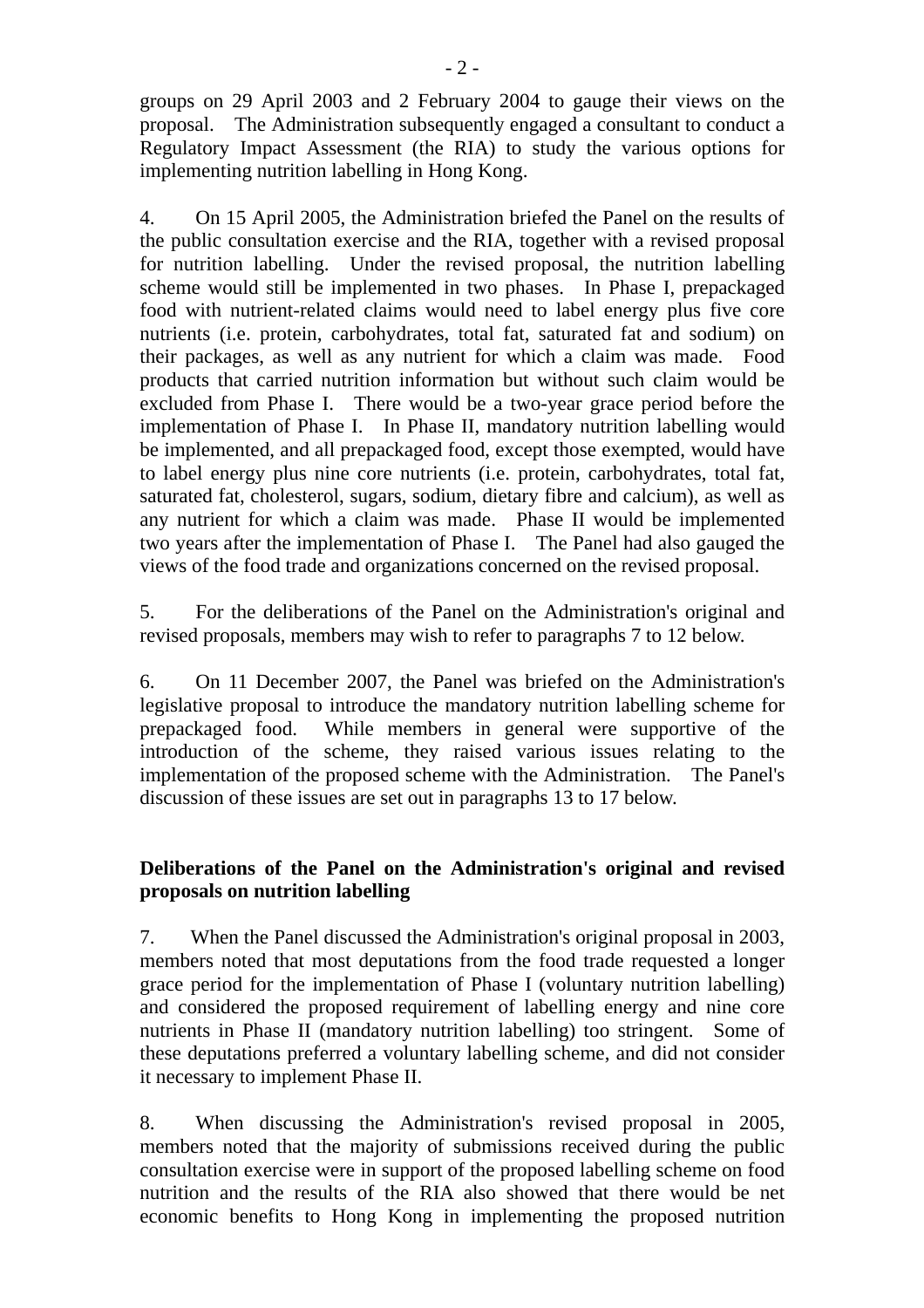labelling scheme. Most members considered it unnecessary to adopt a two-phased approach for full implementation of nutrition labelling scheme. Some members considered that delaying the implementation of the "energy plus nine core nutrients" labelling requirements to Phase II was undesirable and contrary to the interest of consumers. They urged the Administration to adopt a one-step approach to require the labelling of energy and nine core nutrients, subject to a grace period of two or three years.

9. Most deputations from the food trade, however, considered the Phase II requirements too stringent, as other countries such as Australia and Japan only required the labelling of five to seven core nutrients. Some of these deputations had expressed the view that Hong Kong should accept the source countries' food labels if such countries had put in place nutrition labelling requirements, so that the manufacturers/importers would not need to re-package and re-label the food exporting to Hong Kong.

10. The Administration had explained that it was both an international practice and the requirement of current food labelling regulations to require food manufacturers or importers to label their food in compliance with the labelling legislation of the importing countries/places. To enact legislation to adopt or accept overseas nutrition information standards would give rise to enforcement difficulties.

11. On the enforcement of the nutrition labelling scheme, some deputations from the food trade requested the inclusion of specific defence for breaching nutrition labelling requirements. The Administration's view was that the current defences available under the Public Health and Municipal Services Ordinance (Cap. 132) already provided adequate and appropriate protection for the local trade. The Administration explained that the labelling of nutrition information was entirely different from the labelling of allergenic substances. While allergenic substances might be introduced to the food inadvertently during the manufacturing process, manufacturers should know the ingredients present in their products and thus, their nutrient contents.

12. Some members including Mr Tommy CHEUNG and Mr Vincent FANG pointed out that it would be easier for the food trade to support implementation of the labelling scheme if it followed largely the one adopted on the Mainland which was a much larger market than Hong Kong. On the implementation timetable of the nutrition labelling scheme, the Administration advised the Panel that, if there was a general support from the community to implement the scheme in one go, the Administration had no objection to its full implementation in one sweep.

## **The Administration's legislative proposal**

13. On 11 December 2007, the Administration informed the Panel of its proposal to introduce the mandatory nutrition labelling scheme for prepackaged food in Hong Kong. Under the Administration's proposed scheme, all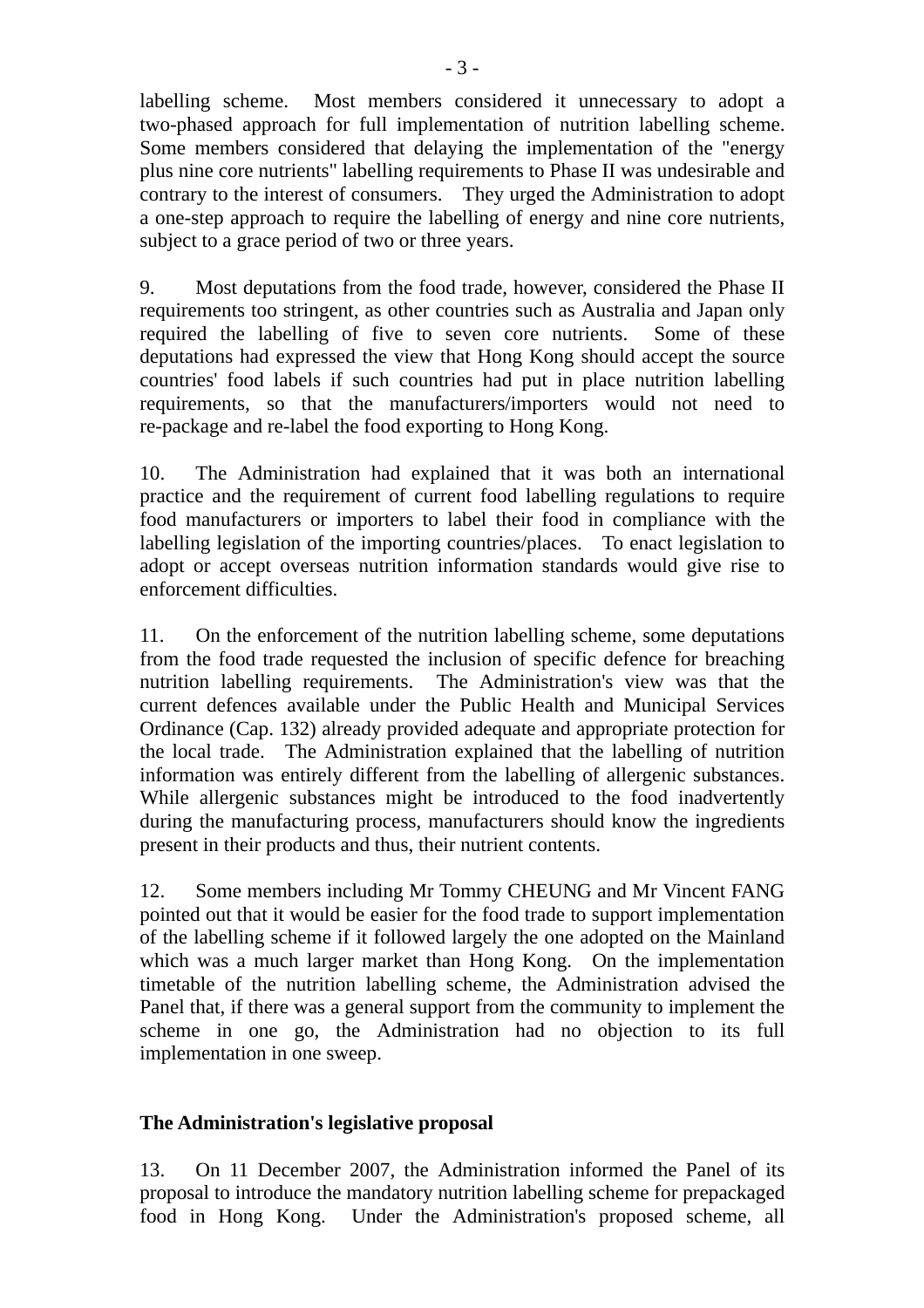prepackaged food is required to label energy plus seven core nutrients, namely protein, carbohydrates, total fat, saturated fat, trans fat, sodium and sugars on their food labels, as well as any nutrient for which a claim is made. When a claim is made on the amount of cholesterol or the amount and/or type of fat, then the amount of cholesterol should also be declared.

14. While members in general were supportive of the introduction of the nutrition labelling scheme, they raised various issues relating to its implementation with the Administration. On labelling of core nutrients, some members including Dr Joseph LEE and Dr KWOK Ka-ki welcomed the inclusion of trans fat in the proposed scheme, but were disappointed that cholesterol, calcium and dietary fibre would not be included. The Administration explained that, while the adverse health effect of trans fat had been internationally recognized, only the United States and Canada required the labelling of cholesterol in food. In addition, cholesterol was not on the agenda for nutrition labelling of the Codex Alimentarius Commission.

15. Some members welcomed the Administration's proposal of allowing the labelling of energy in either kilocalorie or kilojoule format, and the labelling of nutrients in either per 100 g/ml or per serving format. Some other members including Mr Fred LI and Mr Alan LEONG, however, considered that imposing the requirement to label nutrients in both per 100g/ml and per serving formats would facilitate the public in making a food choice and make it easier for consumers to understand the nutrition information. The Administration explained that there was no standard format for expression of energy and nutrient value in food labels among different jurisdictions. To minimize impact on food choice, it was considered appropriate to allow some flexibility in the labelling format.

16. While some members considered that the proposed two-year grace period should be reduced to one year or six months, some other members including Mr Tommy CHEUNG and Mr Vincent FANG expressed concern that the food trade might have difficulties to comply with the labelling requirements. The Administration explained that the proposed two-year grace period would allow the trade to have sufficient time to liaise with their trading partners and prepare for re-labelling of their products if necessary. The Administration also undertook to issue guidelines for reference of the food trade when the relevant Amendment Regulation came into operation.

17. On the Administration's proposal for implementing a small volume exemption for food products, members had expressed different views. While some members were supportive of the proposed scheme, some other members, however, considered that the proposed 30 000 units of annual sales volume for import exemption was too lax. They also queried whether it was feasible to monitor the annual sales volume and implement the exemption scheme. The Administration advised that the food trade had proposed an annual sales volume of 70 000 units which would cover about 90% of small-volume imported food products. The proposed limit of 30 000 units was considered appropriate. The Administration explained that small volume exemption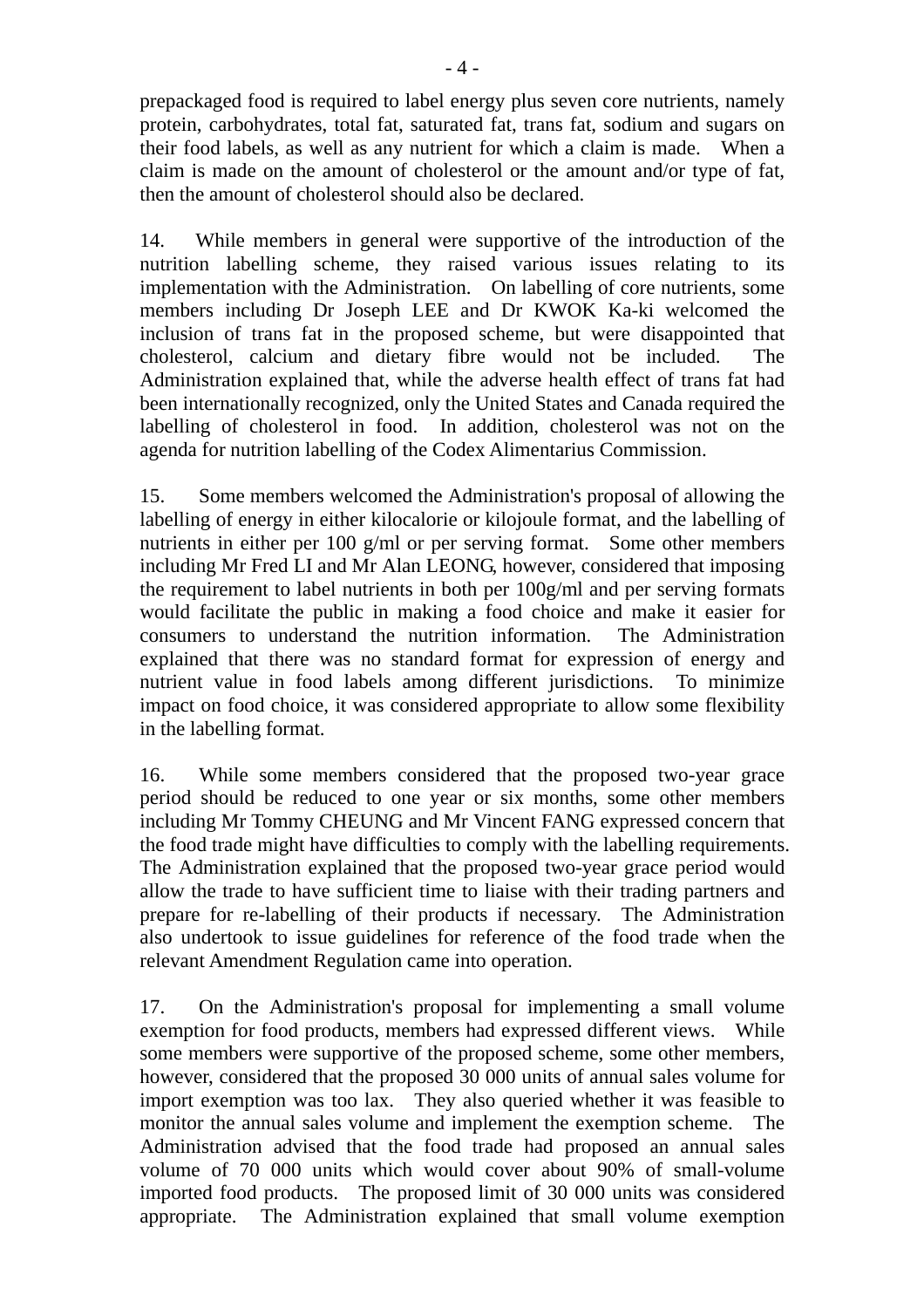would be subject to approval by the Director of Food and Environmental Hygiene under a pre-registration system. The food traders would have to report to the Food and Environmental Hygiene Department the sales volume of the food items on a monthly basis. Once the sales volume had exceeded the limit of 30 000 units per year, all food products currently being put on the market would have to be labelled in strict accordance with the legal requirements.

18. After the announcement of the Administration's legislative proposal of a "one plus seven" mandatory nutrition labelling scheme, the Panel had received written views from the medical sector, the food trade, the Consumer Council and the Retail Task Force of the Business Facilitation Advisory Committee. Both the Consumer Council and the medical sector expressed support of the Administration's original proposal for a mandatory labelling of energy plus nine core nutrients. They also considered that the labelling format for the nutrient content should be standardized and expressed in per 100g/ml of food. The food trade associations, however, urged the Administration to extend the small volume exemption to products that make nutrition claims and to extend the proposed grace period from two to three years.

## **Relevant papers**

19. A list of relevant documents and relevant motions/questions moved/raised at Council meetings is in the **Appendix** for members' easy reference. The relevant documents and Council questions are available on the Council's website at http://www.legco.gov.hk/english/index.htm.

Council Business Division 2 Legislative Council Secretariat 17 April 2008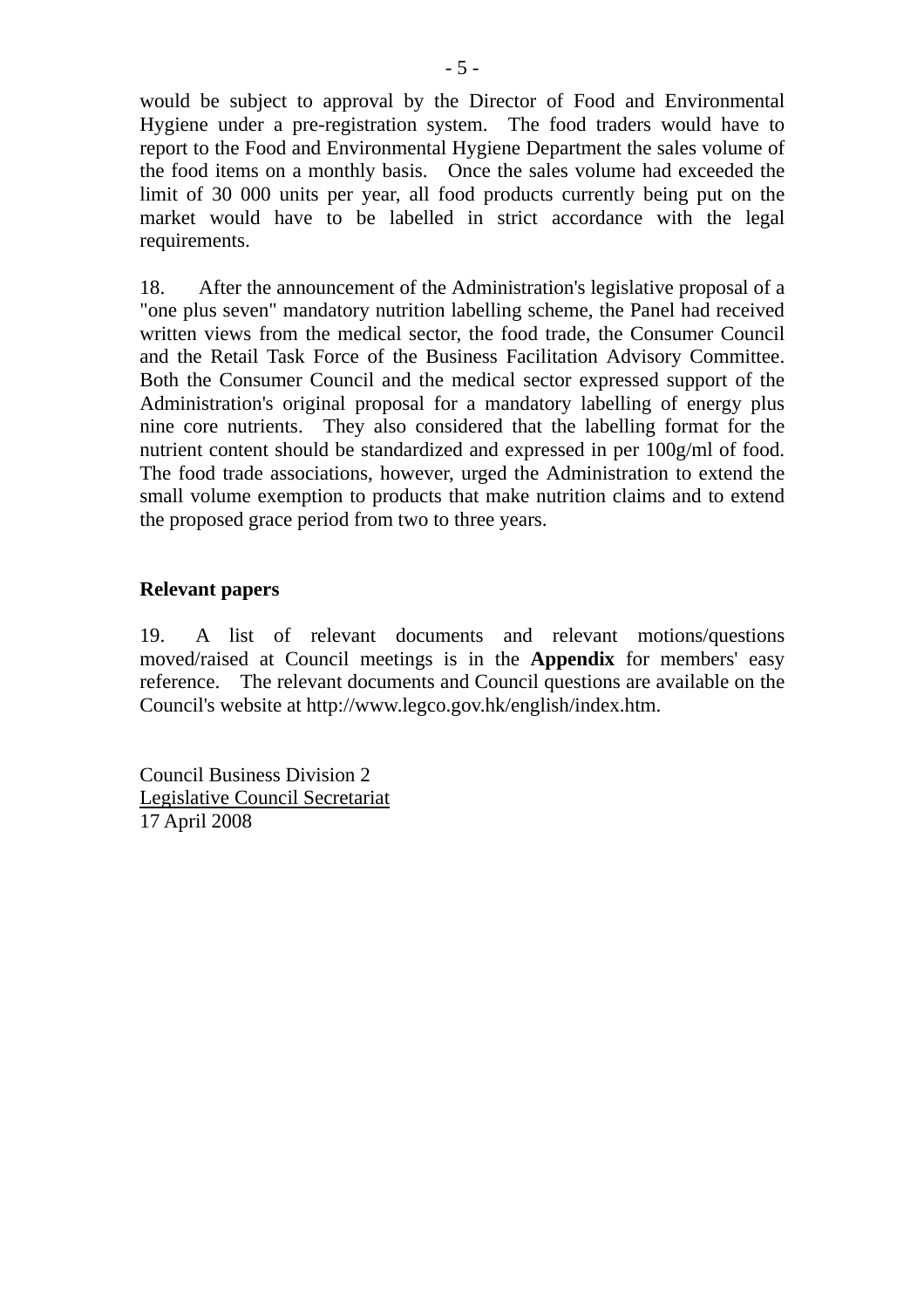| <b>Meeting</b>                                           | <b>Meeting Date</b> | <b>Documents/Motions/Questions</b>                                                                                                    |
|----------------------------------------------------------|---------------------|---------------------------------------------------------------------------------------------------------------------------------------|
| Legislative Council                                      |                     | 5 November 2003 Motion on "Regulating health foods"<br>moved by Hon WONG Yung-kan                                                     |
|                                                          |                     | 17 December 2003 Motion on "Labelling scheme on<br>nutrition information" moved by Hon<br>Fred LI                                     |
|                                                          | 8 June 2005         | Motion on "Labelling Scheme on<br>Nutrition Information for prepackaged<br>food" moved by Dr Hon Joseph LEE                           |
|                                                          | 31 January 2007     | Oral question on "Health risk of food<br>containing artificial trans fats" raised<br>by Hon Albert Jinghan CHENG                      |
|                                                          | 14 March 2007       | Motion on "Legislating against the use<br>of artificial trans fats in food<br>production" moved by Hon Albert<br><b>Jinghan CHENG</b> |
| Panel on Food Safety and<br><b>Environmental Hygiene</b> | 20 March 2003       | Administration's paper - Paragraphs<br>2-3 & 6-9 of LC Paper No. CB(2)<br>1511/02-03(04)                                              |
|                                                          |                     | Minutes of meeting<br>LC Paper No. CB(2) 1835/02-03                                                                                   |
|                                                          | 29 April 2003       | Summary of views of deputations -<br>LC Paper No. CB(2) 2521/02-03(01)                                                                |
|                                                          |                     | Minutes of meeting<br>LC Paper No. CB(2) 2169/02-03                                                                                   |
|                                                          |                     | 25 November 2003 Consultation paper on labelling scheme<br>on nutrition information                                                   |
|                                                          |                     | Administration's paper - Paper No.<br>$CB(2)$ 407/03-04(03)                                                                           |
|                                                          |                     | Minutes of meeting<br>LC Paper No. CB(2) 888/03-04                                                                                    |

# **Relevant Documents/Motions/Questions**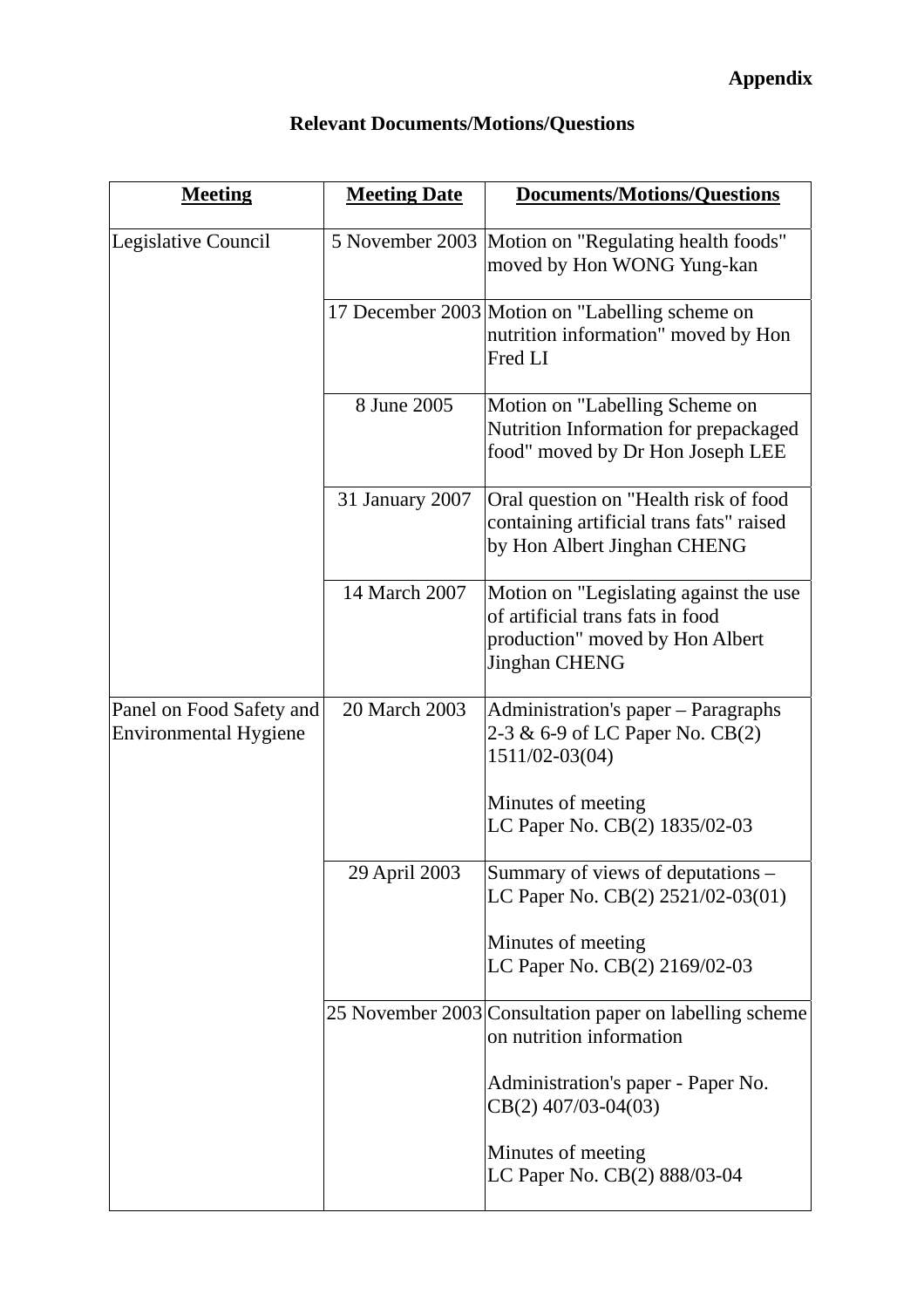| 2 February 2004   | Minutes of meeting                                  |
|-------------------|-----------------------------------------------------|
|                   | LC Paper No. CB(2) 1989/03-04                       |
| 15 April 2005     | Administration's paper - Paper No.                  |
|                   | $CB(2)$ 1230/04-05(05)                              |
|                   |                                                     |
|                   | Background brief prepared by LegCo                  |
|                   | Secretariat - Paper No.                             |
|                   | $CB(2)$ 1263/04-05(01)                              |
|                   |                                                     |
|                   | Minutes of meeting                                  |
|                   | LC Paper No. CB(2) 1474/04-05                       |
|                   |                                                     |
| 10 May 2005       | Mainland's consultation document on                 |
|                   | food nutrition labelling requirements -             |
|                   | Paper No. CB(2) 1449/04-05(01)                      |
|                   |                                                     |
|                   | Summary of views and suggestions                    |
|                   | expressed/made by deputations on the                |
|                   | proposed labelling scheme on food                   |
|                   | nutrition at the meeting - Paper No.                |
|                   | $CB(2)$ 1794/04-05(01)                              |
|                   |                                                     |
| 14 June 2005      | Administration's paper - Paper No.                  |
|                   | $CB(2)$ 1860/04-05(06)                              |
|                   |                                                     |
|                   | Background brief prepared by LegCo                  |
|                   | Secretariat - Paper No.                             |
|                   | CB(2) 1860/04-05(07)                                |
|                   |                                                     |
|                   | Minutes of meeting                                  |
|                   | LC Paper No. CB(2) 2563/04-05                       |
|                   |                                                     |
| 12 October 2007   | Administration's paper - Paper No.                  |
| (Policy Briefing) | $CB(2)$ 53/07-08(01)                                |
|                   | Minutes of meeting                                  |
|                   | LC Paper No. CB(2)514/07-08                         |
|                   |                                                     |
|                   | 11 December 2007 Administration's paper - Paper No. |
|                   | $CB(2)$ 516/07-08(03)                               |
|                   |                                                     |
|                   | Background brief prepared by LegCo                  |
|                   | Secretariat - Paper No.                             |
|                   | $CB(2) 516/07-08(04)$                               |
|                   |                                                     |
|                   |                                                     |